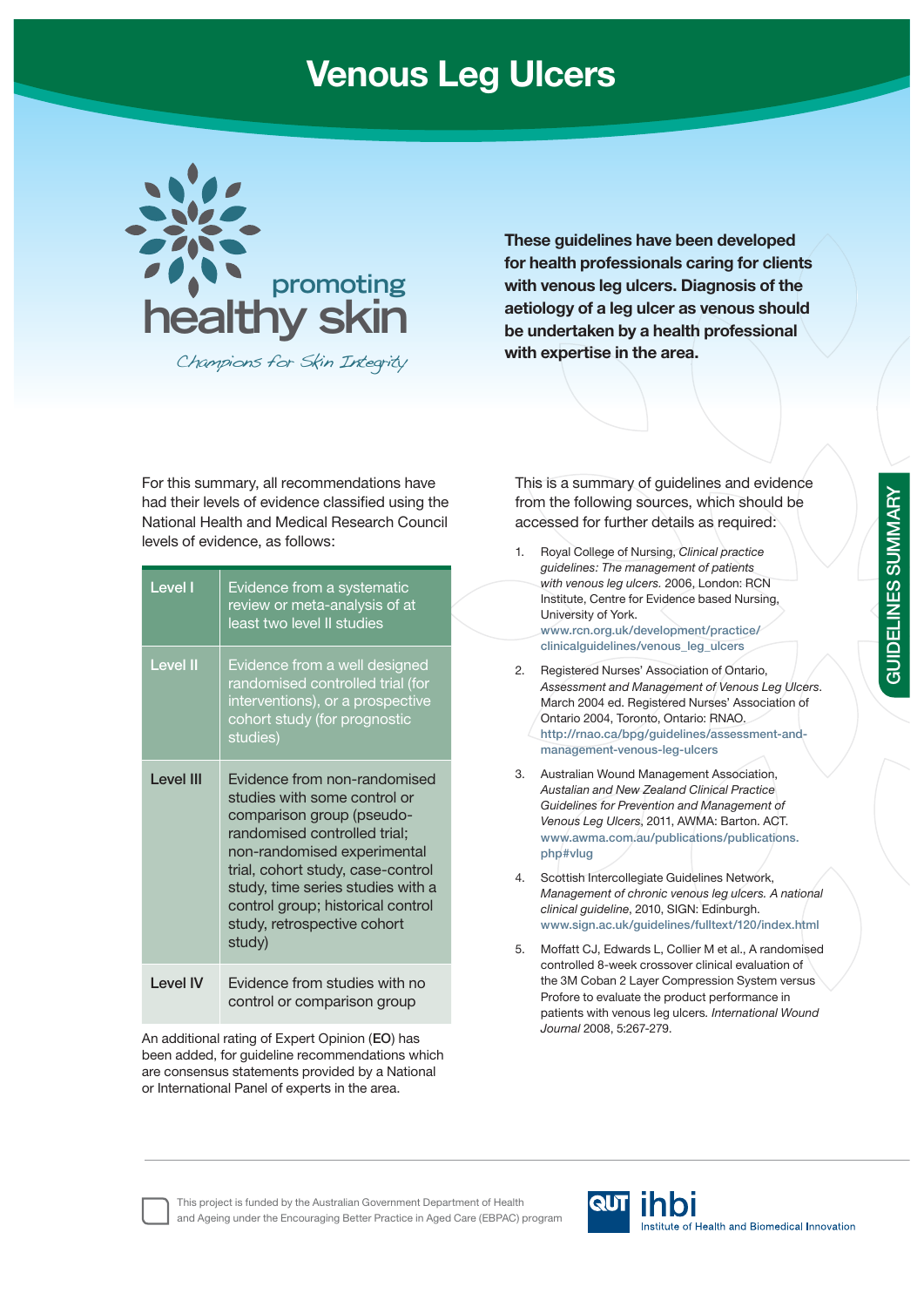

### **Assessment**

- 1. Assessment of leg ulcers and Doppler ABPI assessments should be undertaken by health professionals with training in this area  $1-4$  (IV)
- 2. Clients with a leg ulcer should be screened for arterial disease, including:
	- examining pedal pulses
	- Doppler examination to check Ankle-Brachial Pressure Index is ≥0.8
	- compression therapy is contraindicated if ABPI less than 0.7 or higher than 1.2. An ABPI over 1.2 is unreliable and indicates further investigation is necessary. Referral for ultrasound duplex scanning may be helpful if there is uncertainty  $1,3,4$  (II)
- 3. A Doppler reassessment should be undertaken:
	- whenever starting compression therapy<sup>1</sup>
	- whenever changing type of compression therapy1
	- whenever an ulcer deteriorates<sup>1</sup>
	- for reassessment every 3 months<sup>1</sup> (III)
- 4. Measure ulcer area to monitor progress regularly,  $3,4$  every 4 weeks  $1$  (IV)
- 5. Referral to a specialist is needed when there is:
	- $-$  uncertainty in diagnosis $3$
	- a low or high ABPI<sup>1</sup>
	- complex ulcers e.g. multiple aetiology such as arterial, rheumatoid disease<sup>3</sup>
	- signs of infection 3
	- deterioration of ulcer<sup>3</sup>
	- failure to improve after 3 months  $1,3,4$  (EO)

#### **Management**

- 6. Where there are no contraindications, multilayer high compression bandage systems with adequate padding should be the first line of treatment for uncomplicated venous leg ulcers (ABPI  $≥0.8$ <sup>1,4</sup> (I)
	- Four layer compression bandage systems result in a shorter time to healing than short-stretch bandage systems<sup>4</sup>

(I)

(II)

- One study found a two-layer (Coban™ 2 Layer) compression bandage system as effective for healing as a four-layer bandage system<sup>5</sup>
- Contraindications include ulcers of other or mixed aetiology, peripheral vascular disease, heart disease, peripheral neuropathy and/or an ABPI  $<$  0.8 or  $>$  1.2  $<sup>3</sup>$ </sup> (EO)
- 7. Compression should be applied by a trained practitioner<sup>1-4</sup>  $(IV)$
- 8. Protective padding should be used over bony prominences when applying  $compression<sup>2,3</sup>$  (EO)
- 9. When using elastic high compression bandages, the ankle circumference should be more than or padded to 18cms 2 (EO)
- 10. Irrigate the ulcer with a neutral, nonirritating solution, e.g. warm tap water or saline  $1-4$  (IV)
- 11. If present, removal of necrotic and devitalised tissue should be undertaken through mechanical, sharp, autolytic or biological debridement<sup>3</sup> (IV) Sharp debridement should only be undertaken by appropriately trained practitioners4 (EO)